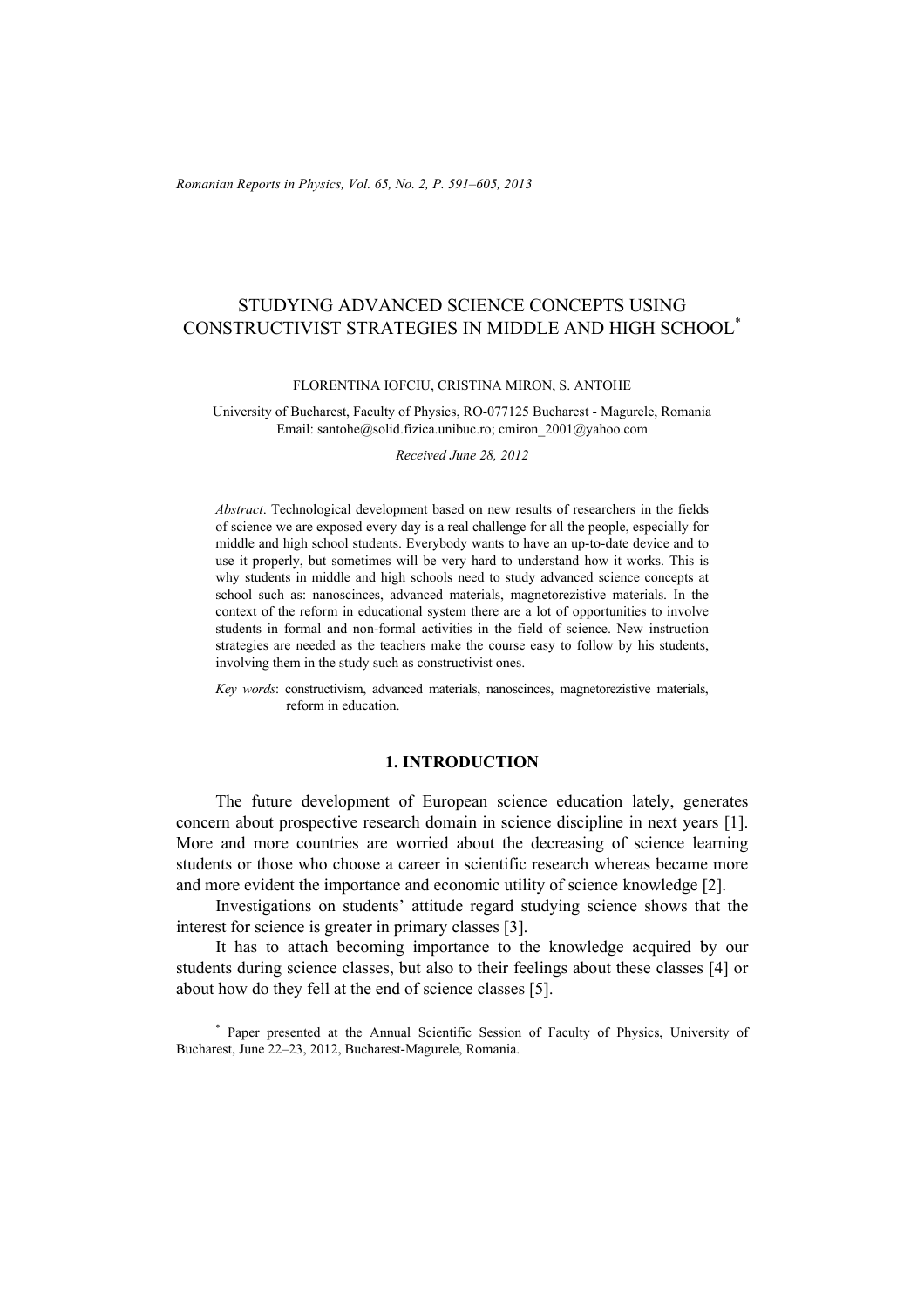Studies developed to point out students' attitude toward science led to contradictory results: some authors shows that students' interest in science is increasing with their grade level [6], others assert reverse: their interest for studying these disciplines tended to decline while grade level increased [7, 8].

An explanation is the natural curiosity of the children for everything is new, for scientific investigation and hand on activities. As they grow up in science learning, students have to memories new terms and theoretical concepts in the detriment of experimental investigation, which decrease their interest for the study of science.

Students' interest in scientific contents to approach is based on their perceptions and expectations connected with the real life. Science teachers are recommended to exceed the resistance of traditional education and to get over misconceptions in science teaching by using constructivist strategies [9].

More laboratory activities don't lead to a deeper understanding of phenomena without teachers expound for students [10].

Organizing processes are important to build knowledge concepts networks [11].

Teachers can sustain students during organizing processes using specific techniques such as cognitive maps or conceptual maps allowing following the evolution in knowledge network making [12, 13, 14, 15].

Researchers showed that students already have anchored in their mind different concepts regarding objects and events at the entrance in a science formal background, coming from their personal experiences, previous discussions with their teachers or forgoing access to sources of documentation [16].

Some authors reveal that using internet and informatics tools lead to a better understanding of scientific concepts particularly when teacher has to teach advanced science concepts [17].

When students are involved in a new learning context, starts up a motivation for study together with previous experience in the same context [18, 19, 20].

When students' feels interested in participating to educational web activities, they are involving actively in learning science concepts. Teachers may use particular instruments: educational software [21], virtual experiments [22], and informatics tools [23, 24, 25].

Advanced science concepts can be approached in to an interdisciplinary context [26] or during non-formal activities [27].

With a view to ascertain the opportunity of studying of advanced science concepts using constructivist strategies in middle and high school we deployed a study using an enquiry questionnaire. Projecting our investigation we considered all the sequences described in literature [28, 29, 30] defining the problem, establishing the aim of the research, identifying the objectives, framing the hypotheses, analyzing and interpretation of results.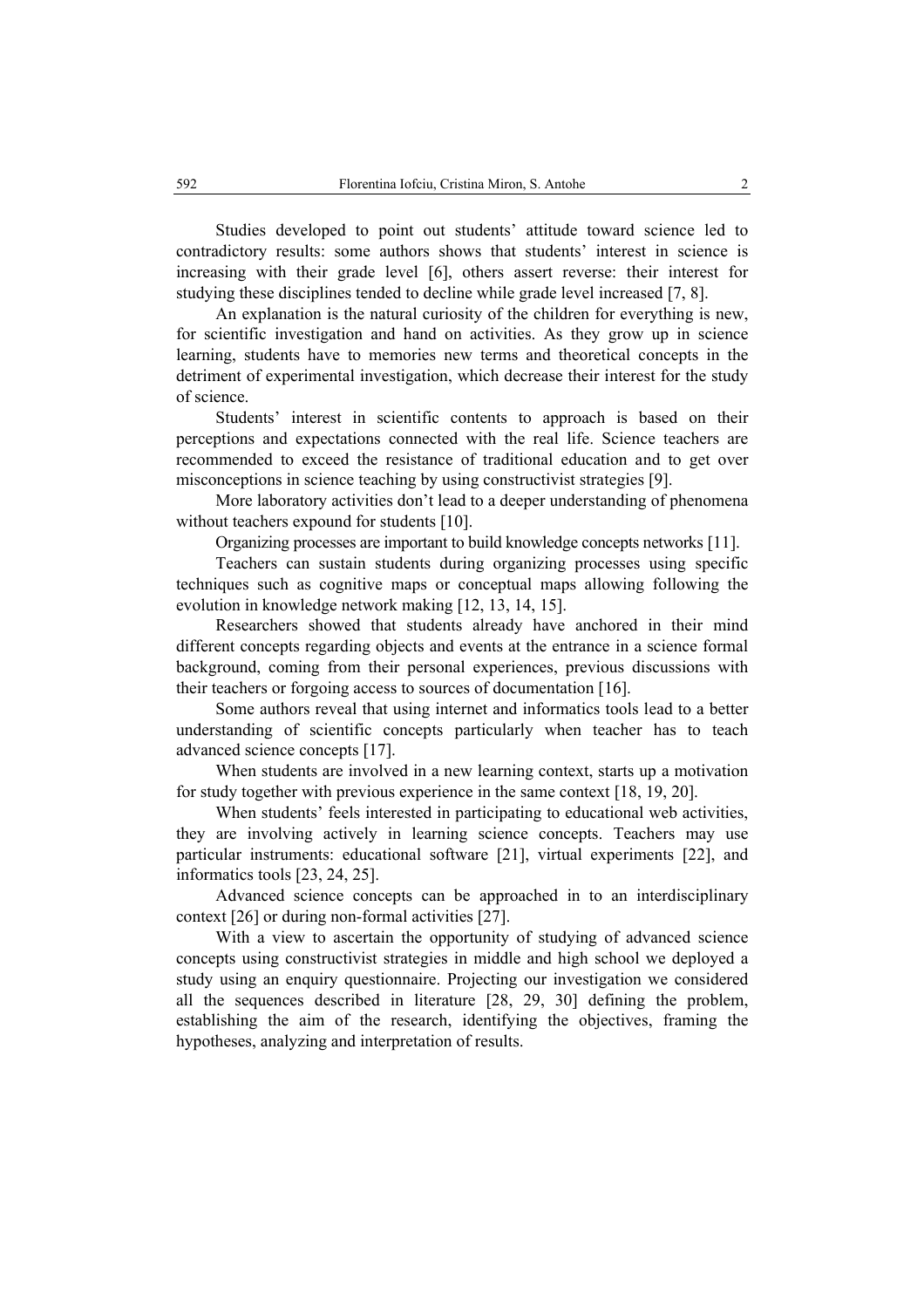### 1.1. IDENTIFYING THE PROBLEM

Starting with an over 25 years of experience in middle and high school, from the experience in educational projects and programmers', we ascertain a high level of interest of low grades students towards advanced science concepts, particularly connected with explaining some physical processes and phenomena in using devices in commodity market, but also related to watching some science documentaries in media.

The new law in education offers a lot of opportunities for science activities according to students' interests and the possibility to adapt advanced science concepts to students' peculiarities of age and understanding, during optional classes from curriculum at school's decision, educational non-formal educational projects or during the 25% from the amount of classes at teacher's disposal [31]. For this end, teacher can use cognitive-constructivist instruments and/or informatics tools to offer examples in the field of interested domains identified to student's target teaching group.

#### **2. THE AIM, OBJECTIVES AND HYPOTHESIS OF THE INVESTIGATION**

**The aim** was established staring with the problem identified and consists of determining students' level of interest for studying advances science concepts and for the favorite strategies to be used to approach these concepts [32].

**The Objectives** of the investigation consists of establishing the opportunity to introduce advances science concepts in middle and high school. We was interested to find out to what degree students in middle and high school desire their teachers to adapt advanced science concepts to their peculiarities of age and understanding in constructivist approach, using cognitive constructivist informatics tools. We considered their grade level: middle or high school and high school profiles.

#### **Hypothesis:**

- 1. There is interest for studying advances science concepts adapted to their peculiarities of students; age and understanding, because in school these concepts are not approached.
- 2. Advances science concepts must be studied at physics
- 3. For a better understanding of advances science concepts, teachers should use constructivist strategies and cognitive constructivist informatics tools.

**The lot of subjects.** There were questioned students from grades VI–XII from two middle schools and two high schools in Bucharest, during school year 2011–2012, first semester. The sampling is a logical one. The selection of the sample's components was based on the rule that the members of the sample must be students in grades VI–XII studying physics. We chosen students from high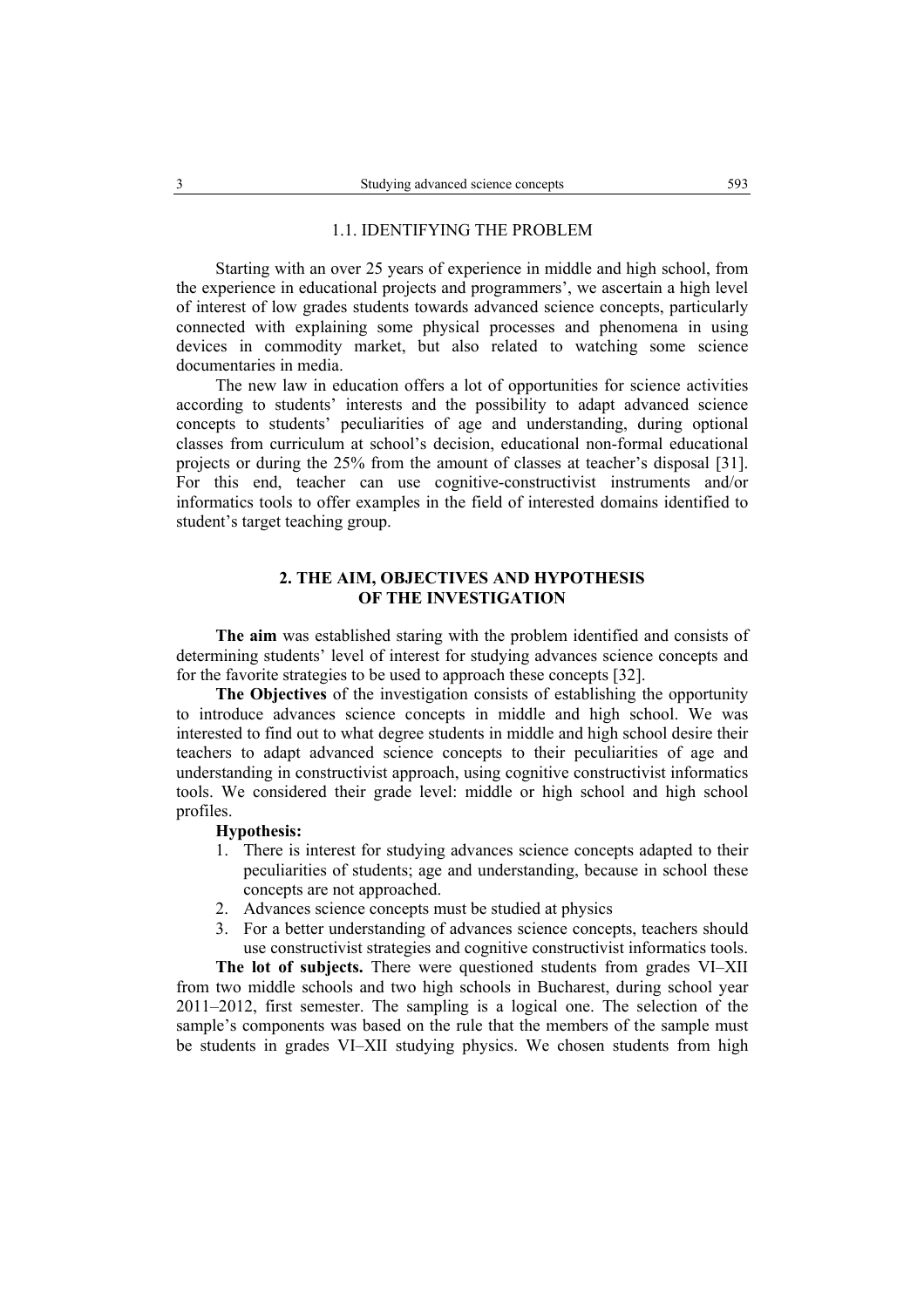school real profile: mathematics-informatics and natural science because is supposed to these students have an availability for studying sciences.

| Middle School                       | School A                | 89 students  |
|-------------------------------------|-------------------------|--------------|
| Grades VI-VIII                      | School B                | 132 students |
| Amount of students in Middle School | 221 students            |              |
| High School                         | Mathematics-Informatics | 112 students |
| Grades IX-XII                       | Natural Sciences        | 109 students |
| Amount of students in High School   | 221 students            |              |
| Amount of students in sample        | 442 students            |              |

Introducing the lot of subjects and the number of participants to the investigation

*Table 1*

**Investigation technique.** We choose to use indirect inquiry based on questionnaire. The instrument of research used was fills out by the subjects. The questionnaire has 7 items.

**Analyzing statistic data.** The first question refers to the areas of interest from advanced science concepts students from grades VI–XII may be interested in.

As Fig. 1 shows, more of 50% from students prefer the study of magnetic data recording and nanotechnologies, over 40% want to study about advances materials and only 7% are not interested.



Fig. 1 – The areas of interest from advanced science concepts. The colored versions could be accessed at http://www.infim.ro/rrp/.

The percent of the students asserting that they learn at school advanced science concepts is under 20% as it is pointed out in Fig. 2, whereas about 50% of them consider that in school receive insufficient information's about this subject. In middle and high school there are sporadic preoccupations on this problem, discussion with students being presented only during extracurricular activities like educational projects as Nanoyou [33].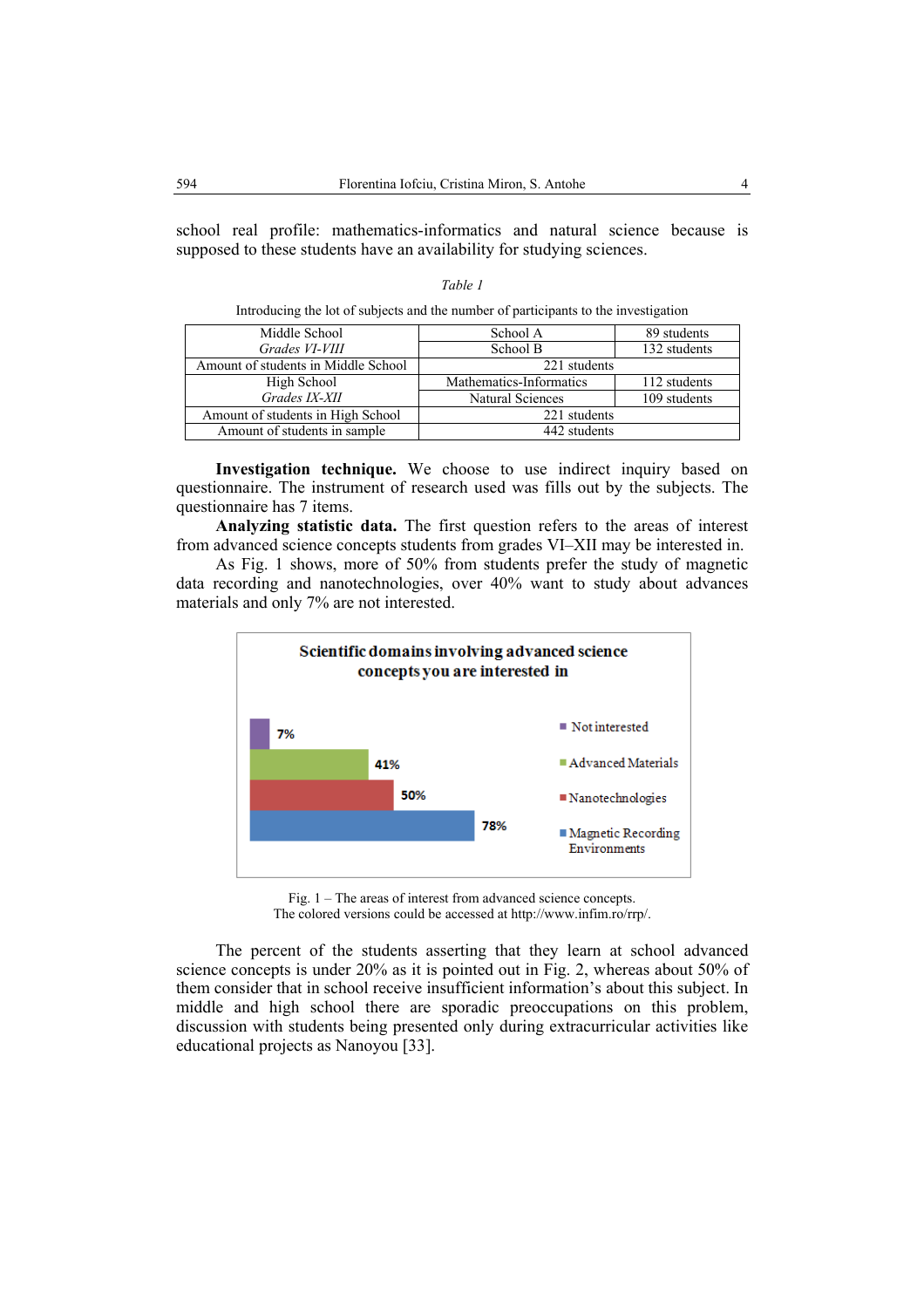

Having an eye to the evolution of education in the field of nanotechnologies in advanced countries it is necessary to change the scientific education for the students.

Fig. 2 – The percentage of students having information from school about advanced science concepts. The colored versions could be accessed at http://www.infim.ro/rrp/.

To the question: Do you want your teacher to adapt advances science concepts your peculiarities of age and understanding? More than 90% of students declare they want to study in school advanced science concepts as it is shown in Fig. 3. This is explicable due to students' access to information sources outside the classroom such as Discovery School a Ministry of Education Program for students [34], virtual educational programs [35, 36, 37] offering students the opportunity to find out news from science before these concepts are approached in school.



Fig. 3 – Students' grade of availability for the study of advanced science concepts. The colored versions could be accessed at http://www.infim.ro/rrp/.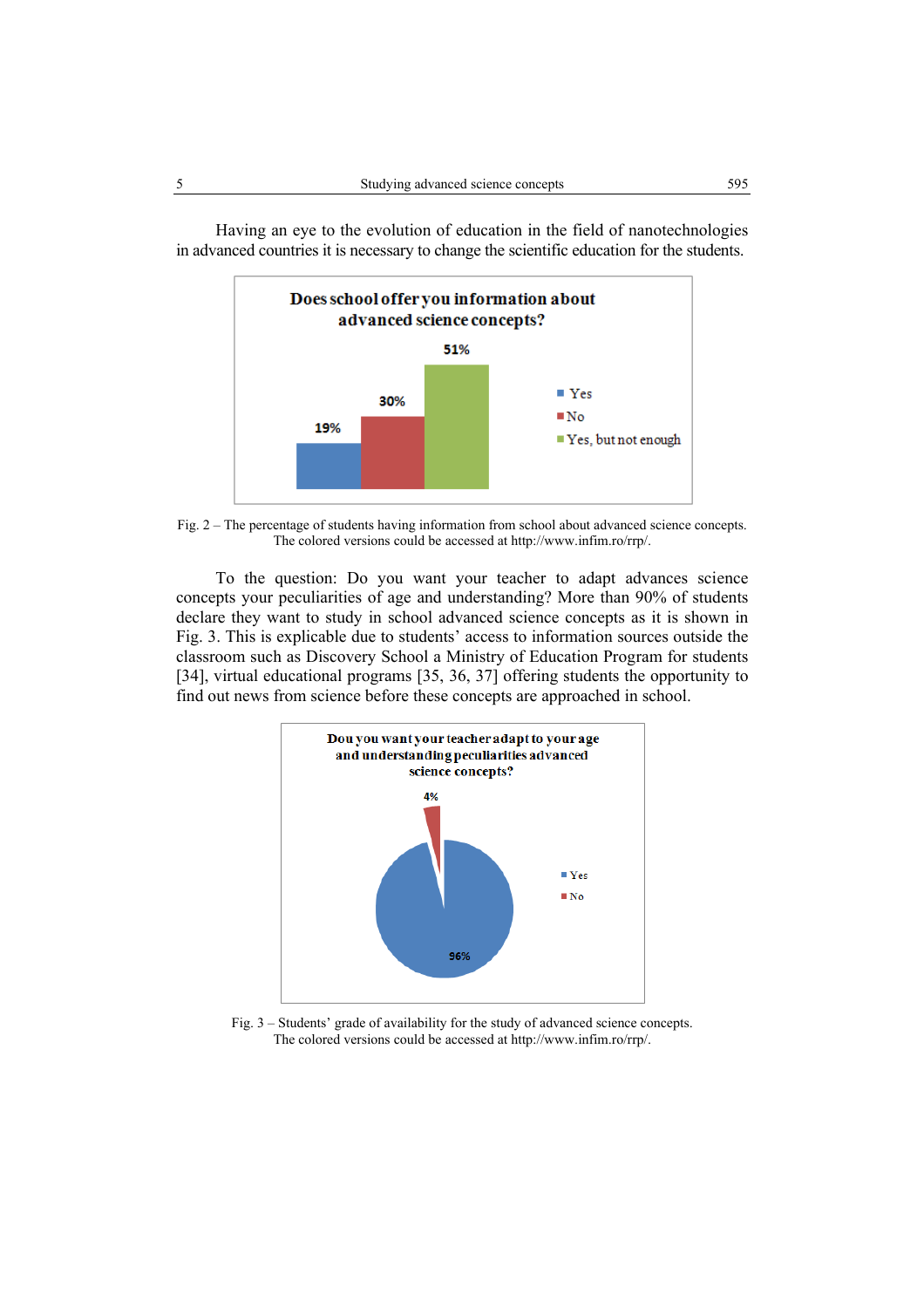Figure 4 obviously reflect that over 90% from middle and high school students want their teachers to adapt advanced science concepts to their age and understanding peculiarities. This can be explained because in middle and high school science is historically approached. Advanced science concepts having a large using in technique are partial approached only in real high school profile, according to national curriculum. Middle school students reach these concepts insomuch as their teacher offers them examples connected to reality during science lessons.



Fig. 4 – Comparing middle and high school options that teachers have to adapt advances science concepts to their peculiarities of age and understanding. The colored versions could be accessed at http://www.infim.ro/rrp/.

Students want to study advanced science concepts in proportion of over 50%; only 25% of them consider opportune do acquire these knowledge in high school, as it is illustrated in Fig. 5. This fact is explained by the interest of students between 11 and 15 years attending middle school are more curious and more interested of science, particularly in physics. But then, it has to be mentioned the great number of informational sources in virtual environment addressed exactly to this target and also formal and non-formal educational projects in schools.

The fact that 7% from students prefer to study in primary classes advance science concepts is explained by their participating to European programs, allowing low aged students to familiarize with science basic concepts [38, 39, 40].

The percent of 25% from those who estimate as being opportune to study advanced science concepts in high school is justified by the fact that students aged to15 to 19 years old attending high school are more mature and have a solid base knowledge allowing them to approach science interdisciplinary.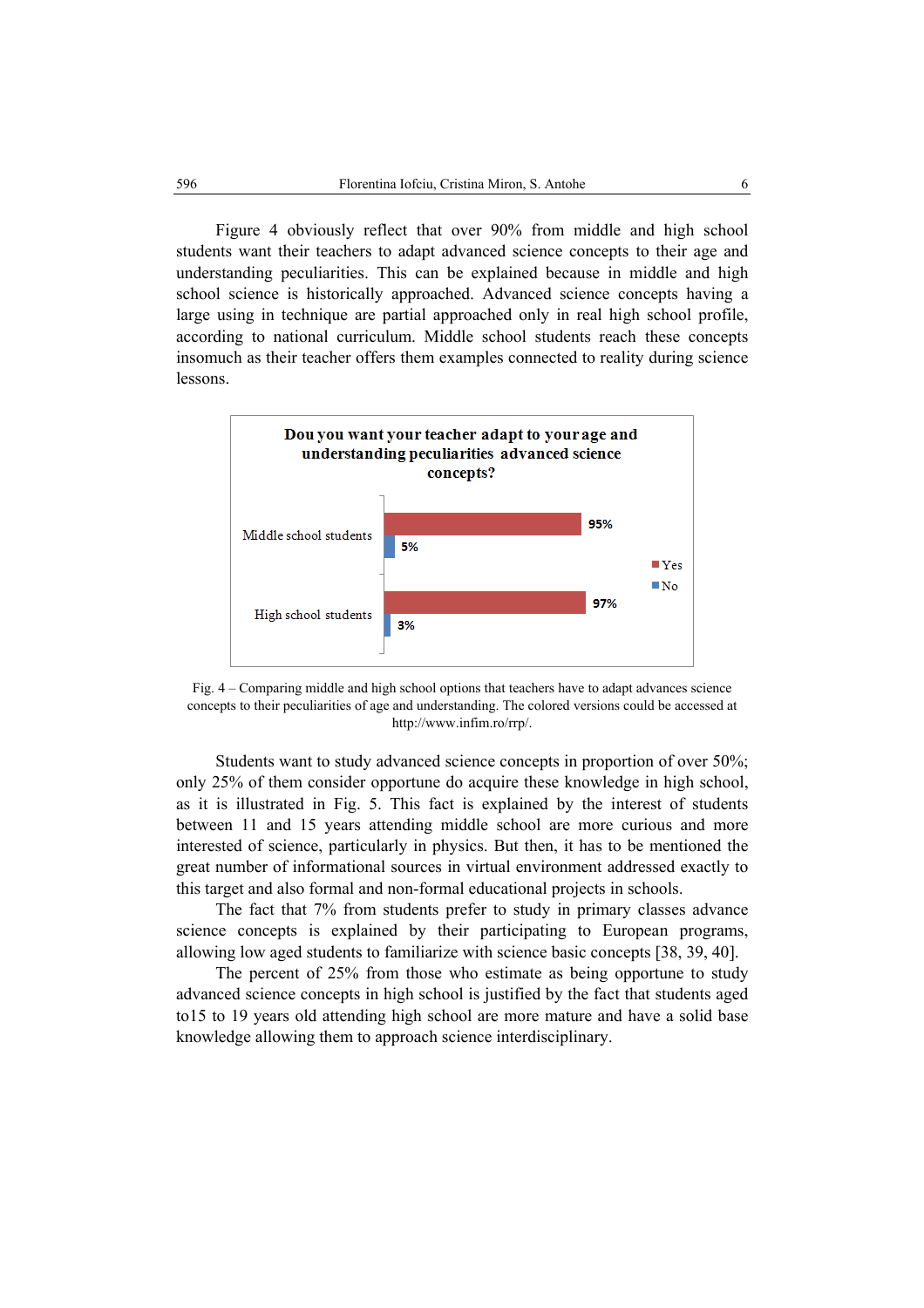

Fig. 5 – The grade level students' estimate there is opportune to approach advanced science concepts. The colored versions could be accessed at http://www.infim.ro/rrp/.

Over 15% of those who answered indicate that University is the best place to study advanced science concepts, what is happening nowadays. Romanian academic scientific and technical education is internationally recognized as being benchmarked (Fig. 6).



Fig. 6 – The grade level student's advanced science concepts should be approached viewed by middle and high school students. The colored versions could be accessed at http://www.infim.ro/rrp/.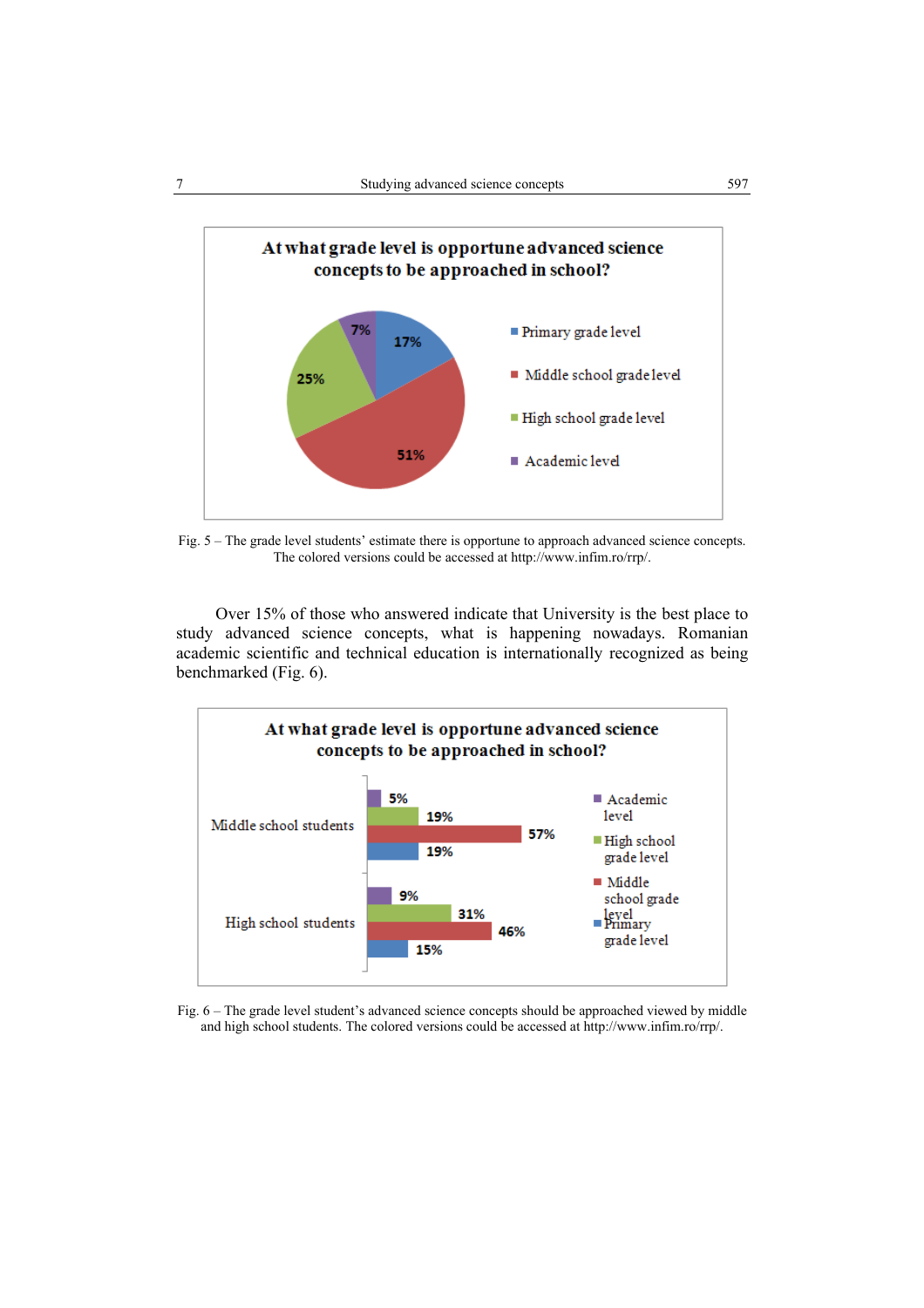Students attending mathematics-informatics profile high school, asserts in proportion of about 60%, that in middle school is desirable to approach advanced science concepts, regard their mates from natural science high school profile, considering in proportion of 50% , high school is opportunely to approach them as it is shown in Fig. 7.



Fig. 7 – Comparison between Mathematical-Informatics and Natural Sciences High School students' opinions regarding grade level should be approached advances science concepts. The colored versions could be accessed at http://www.infim.ro/rrp/.

Students from Mathematical-Informatics high school profile are interested in the study of mathematics and natural sciences since they attended primary classes, as 25% from them assessed.

The study of physics is tidily connected with mathematics, having a large practicability in techniques, using informatics as students used to logically thinking, hands on activities, calculation skills, since primary classes, prefer to find out answers to questions regarding advanced science concepts from low grade levels.

Students from Natural Science high school profile usually obtained in middle school low results than their mates from Mathematics-Informatics high school profile, being nevertheless interested in the study of science. More than 30% of them say that middle school is desired to study advanced science, and about 20% of them declare that academic educational level is more recommended.

More than 50% from students asses that physics is the most indicated discipline in condition to explain advanced science concepts practicable in techniques, whereas about 44% of them prefer interdisciplinary approach, as it is illustrated in Fig. 8.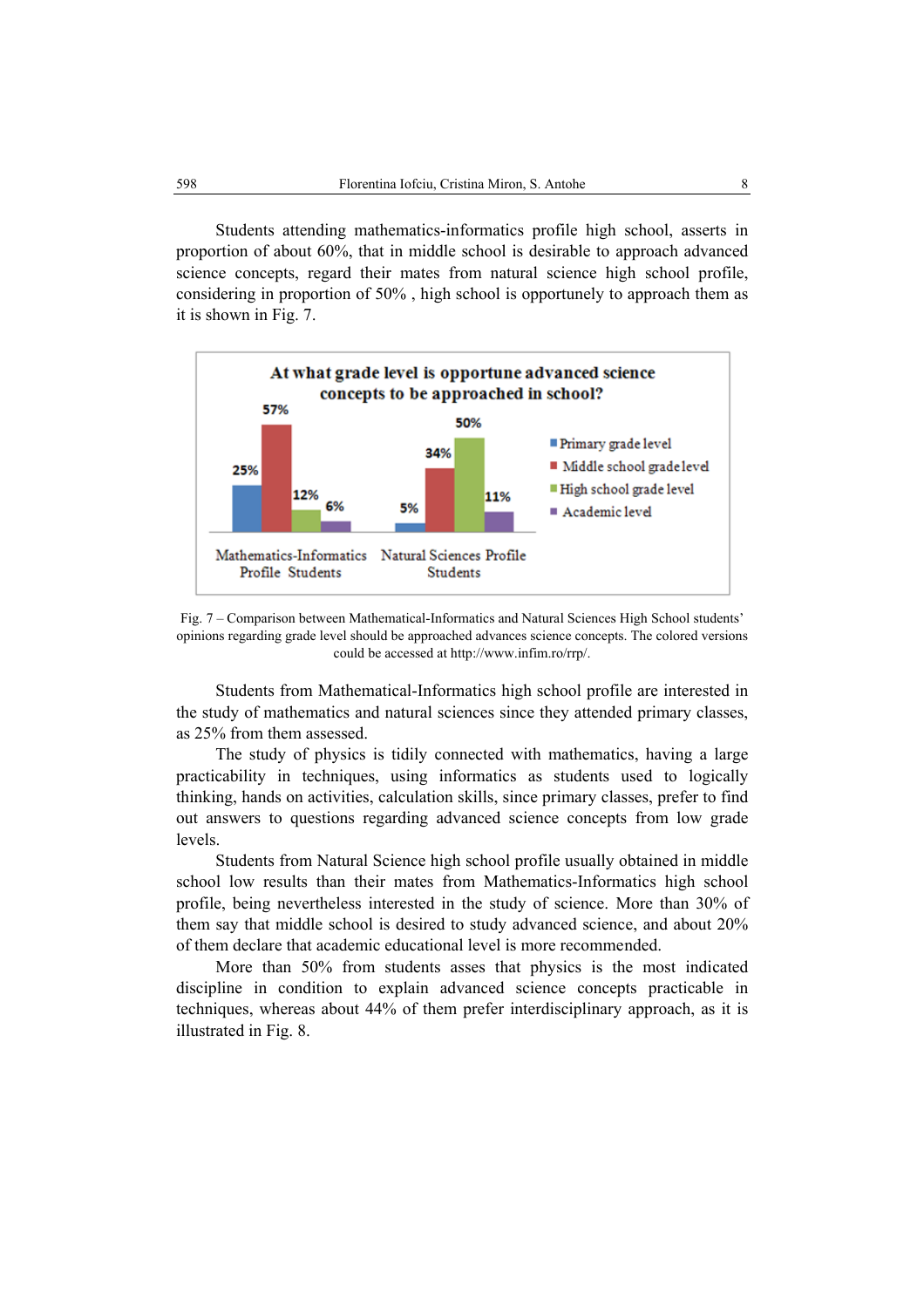

Fig. 8 – The discipline advanced science concepts should be approached. The colored versions could be accessed at http://www.infim.ro/rrp/.

Students from middle school as their mates from high school asses in proportion of more than 50% that physics is the discipline able to answer questions regarding advanced science concepts, about 30% prefer interdisciplinary approach and biology is named by over 10% from middle school students, because they begin studying this discipline starting to V-grade, biology being more familiar than chemistry as it is shown in Fig. 9.

For all of that there are not significant differences between middle school and high school students' answers, in both instances physics is named being the discipline bounded to explain advances science concepts used more and more in hi- tech.



Fig. 9 – Comparing middle and high school students' opinions regarding the discipline should be bounded to approach advanced science concepts. The colored versions could be accessed at http://www.infim.ro/rrp/.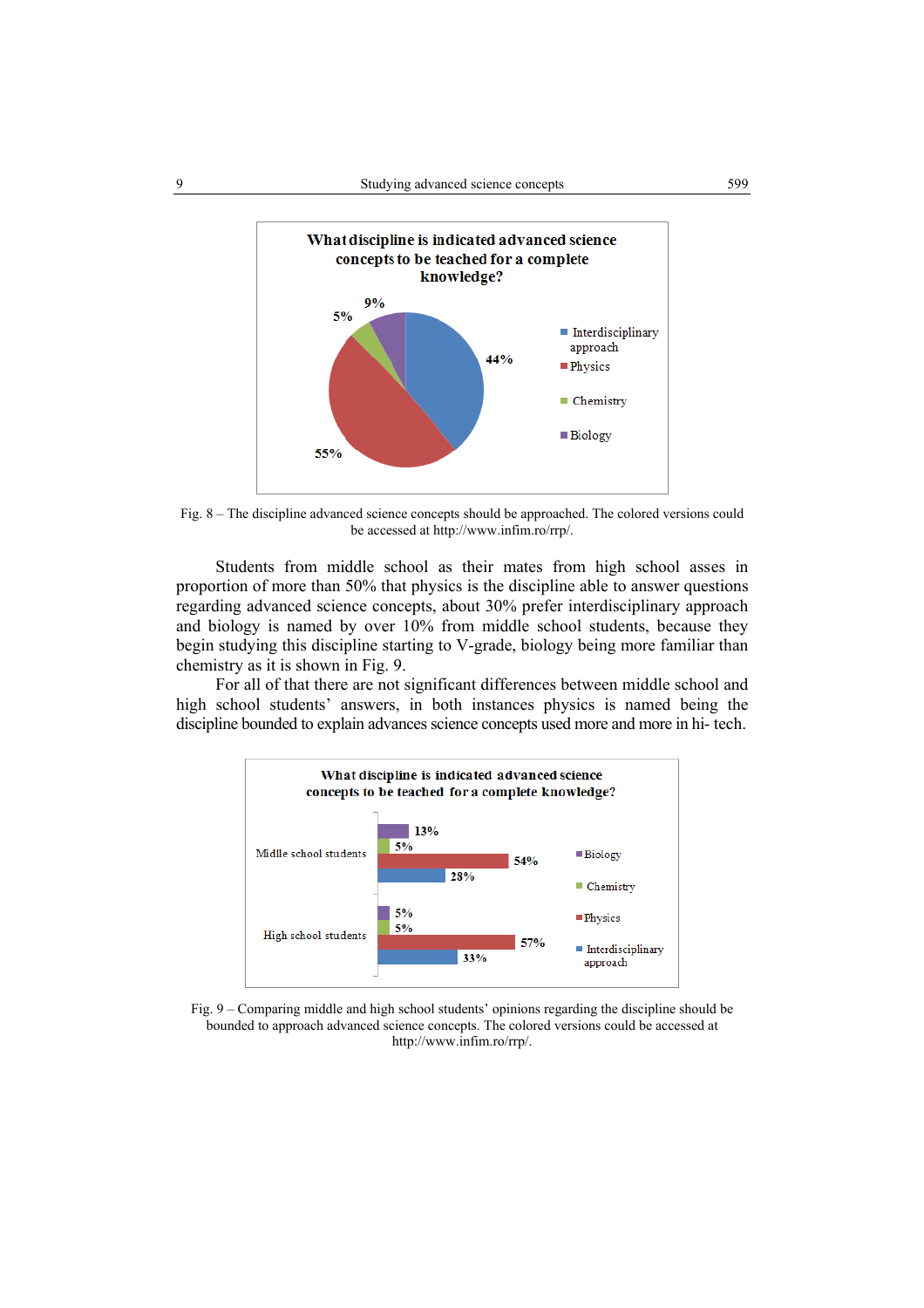Students from mathematics-informatics high school profile are of opinion that advanced science concept teaching should be or at physics or interdisciplinary in the proportion or about 45%, while their mates from natural sciences high school profile indicate physics in the proportion of 65% as it is illustrated in Fig. 10.



Fig. 10 – The preferences for the disciplines advanced science concepts should be learned. The colored versions could be accessed at http://www.infim.ro/rrp/.

Students from mathematics-informatics high school profile have a different vision from those from natural science by associating advanced science concepts with physics equally with interdisciplinary approach, about 45%.

As the study of informatics involve advanced mathematical concepts and the applications designed for real life simulations include information from all scientific fields that offers to this high school profile students a large, interdisciplinary science approach perspective.

For a better understanding of advanced science concepts, teachers should lead students in discovering new concepts involving them in group activities, say 83% from students answering the investigation. Only 12% from students prefer traditional strategies, that are chalk and blackboard, and 5% from them selected individually self studying as it is reflected in Fig. 11.

Group activities involve using constructivist strategies by the teacher, as most of the middle and high school students agree. Students from mathematicalinformatics high school profile as those from natural science profile do not agree individual self studying, so they choose for that kind of activity less than 5%.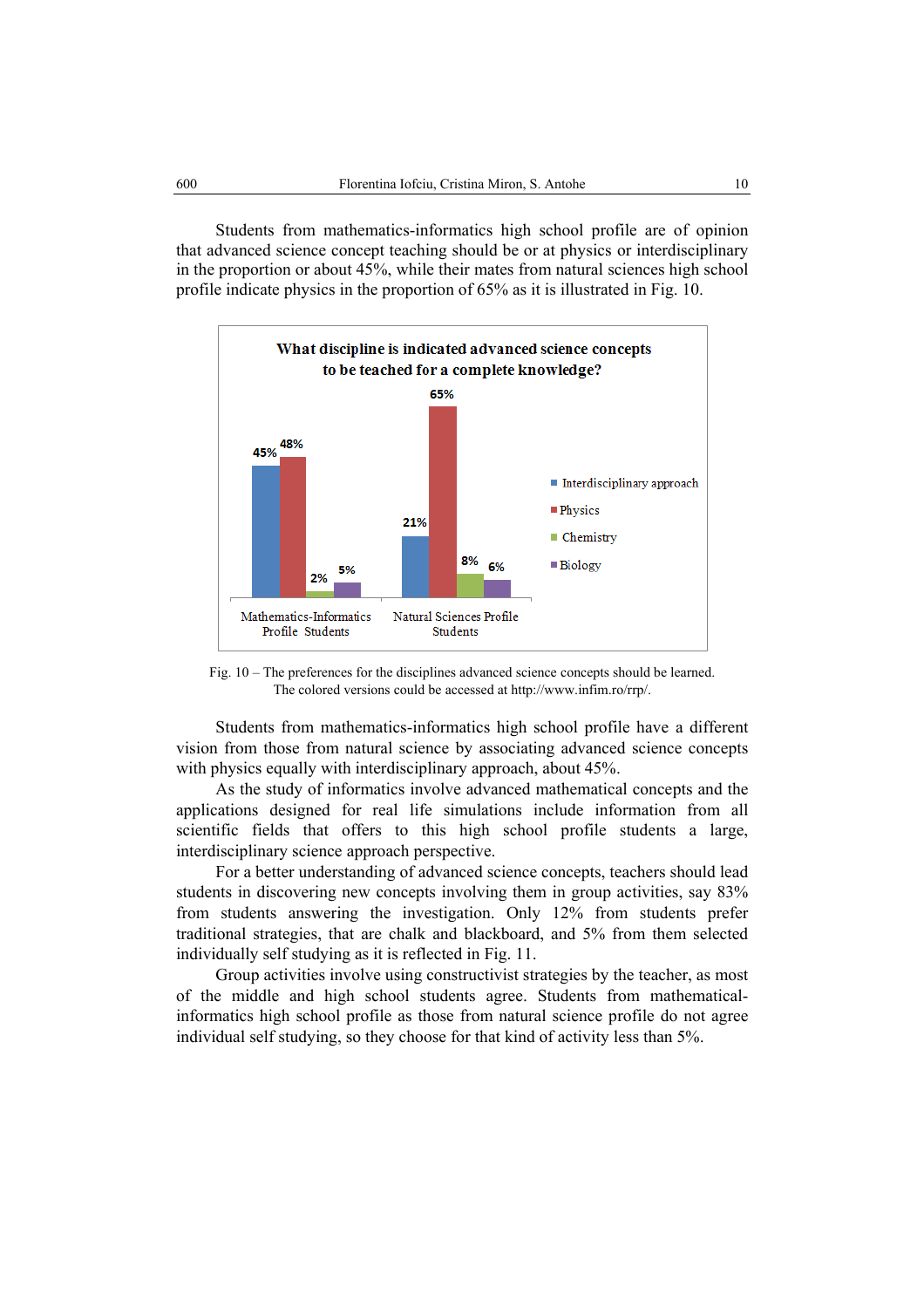

Fig. 11 – Students' preferences for the sort of activities to be used by the teacher for receiving more complete information. The colored versions could be accessed at http://www.infim.ro/rrp/.

Traditional strategies are preferred by natural science high school profile students in the proportion of 18% compared to 6% from mathematical-informatics students More than 75% from students selected constructivist strategies approaches as teachers use group strategies during science classes, as it is shown in Fig. 12.



Fig. 12 – Comparing mathematics-informatics and natural sciences high profile students' preferences regarding sort of activities to be used by the teacher in science classes. The colored versions could be accessed at http://www.infim.ro/rrp/.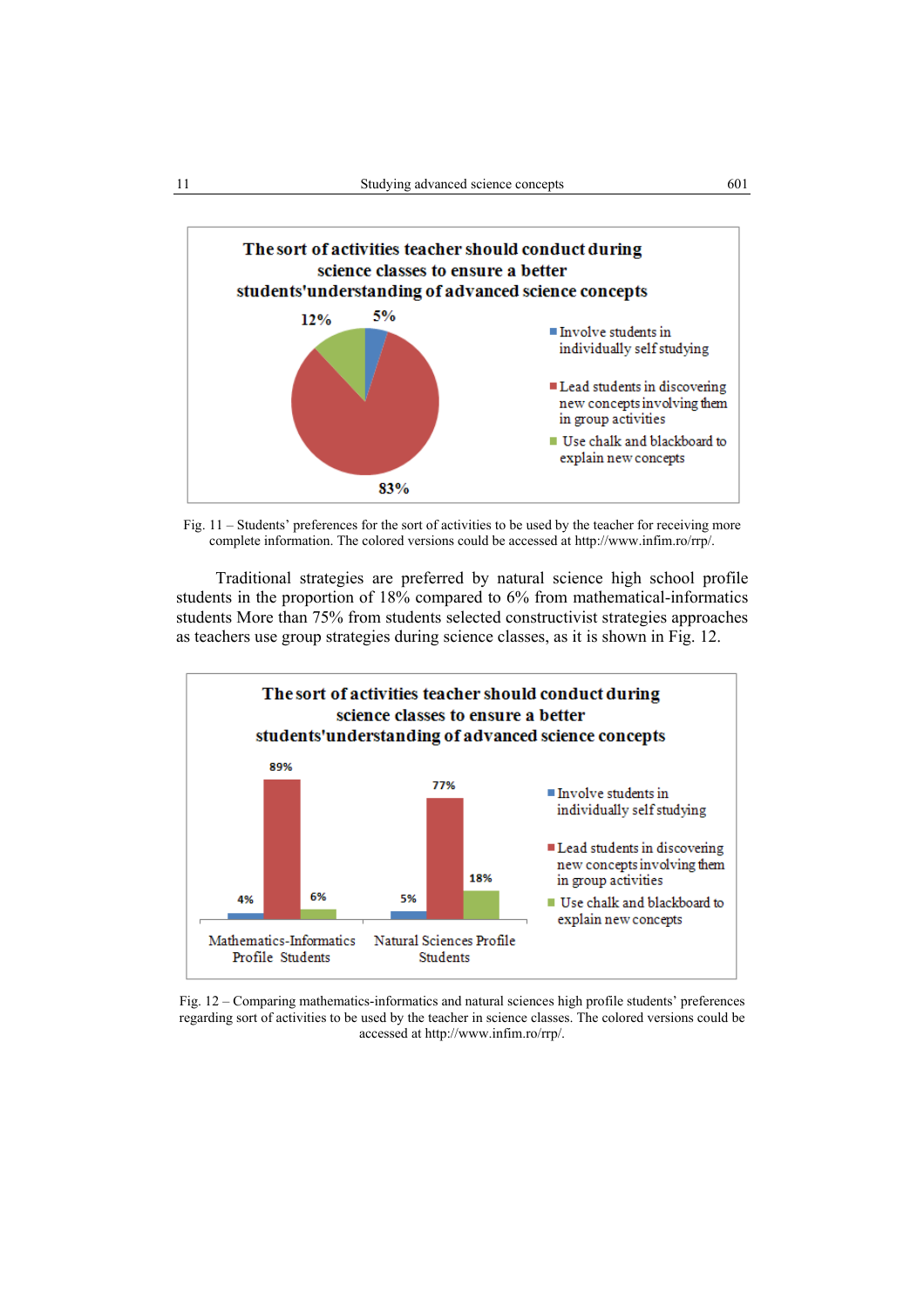Teachers and students making together informatics tools is the most accepted activity by most of the students participating to this investigation, while documentation on internet followed by a discussion with the teacher is preferred by less than 10% of students, as it is shown in Fig. 13.



Fig. 13 – Students 'and teachers' activities during science classes. The colored versions could be accessed at http://www.infim.ro/rrp/.

Mathematical informatics high school profile students prefer with more than 20% than their mates from natural science profile using informatics tools during science classes, though more than 70% from students want making and using informatics tools together with science teachers, as it is shown in Fig. 14.

Only 3% from students attending mathematical-informatics high school profile selected traditional approach that is justified by the great number of informatics classes offering a different modern perspective on studying approach.

More than 20% from middle school students accept using traditional strategies in instruction, while only 10% of high school students selected this option, as it is shown in Fig. 15. Students want teachers make informatics tools together with students in proportion of more than 70%.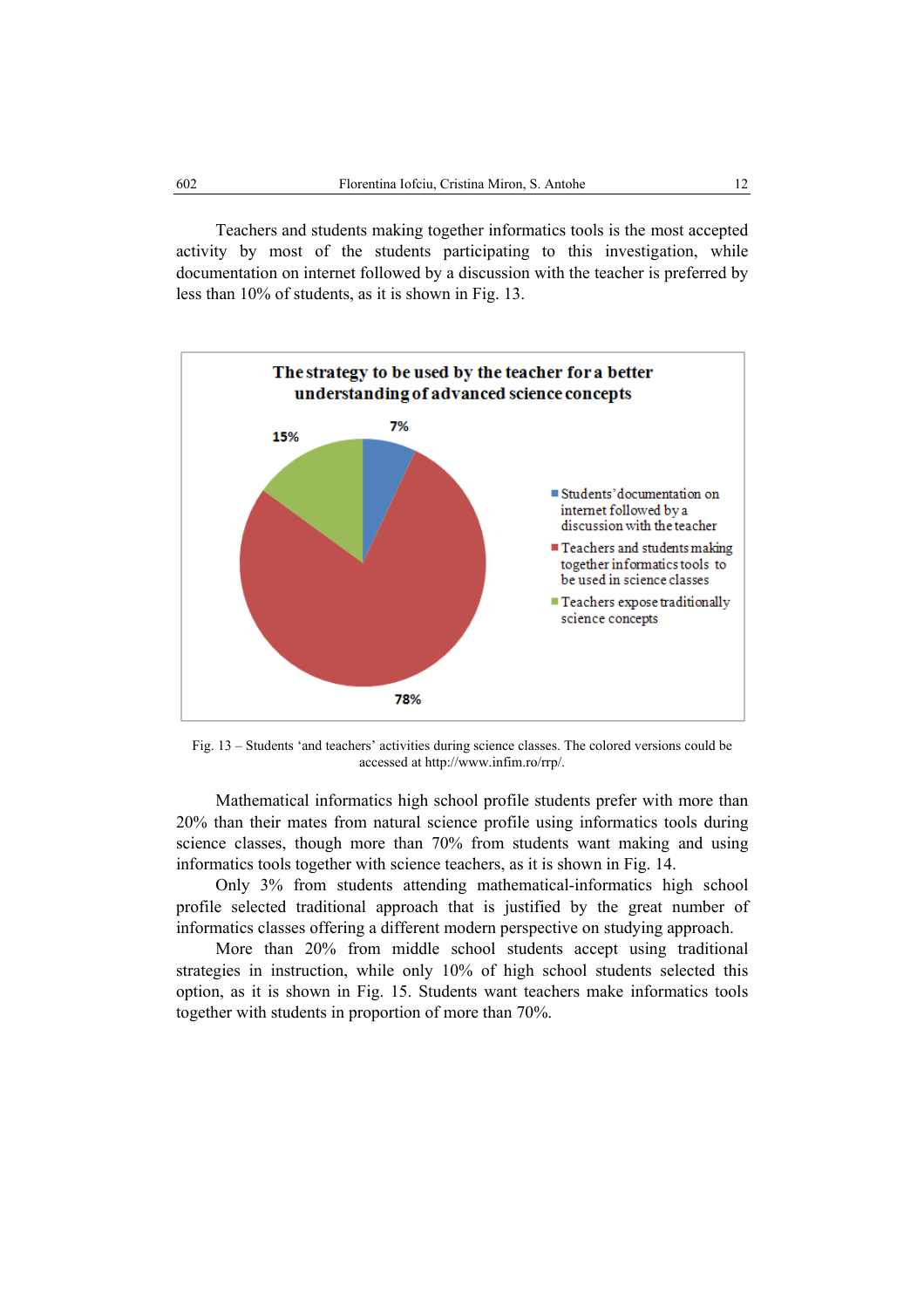

Fig. 14 – Comparing mathematics-informatics and natural sciences high school profile students' preferences. The colored versions could be accessed at http://www.infim.ro/rrp/.



Fig. 15 – Comparing middle and high school students' preferences. The colored versions could be accessed at http://www.infim.ro/rrp/.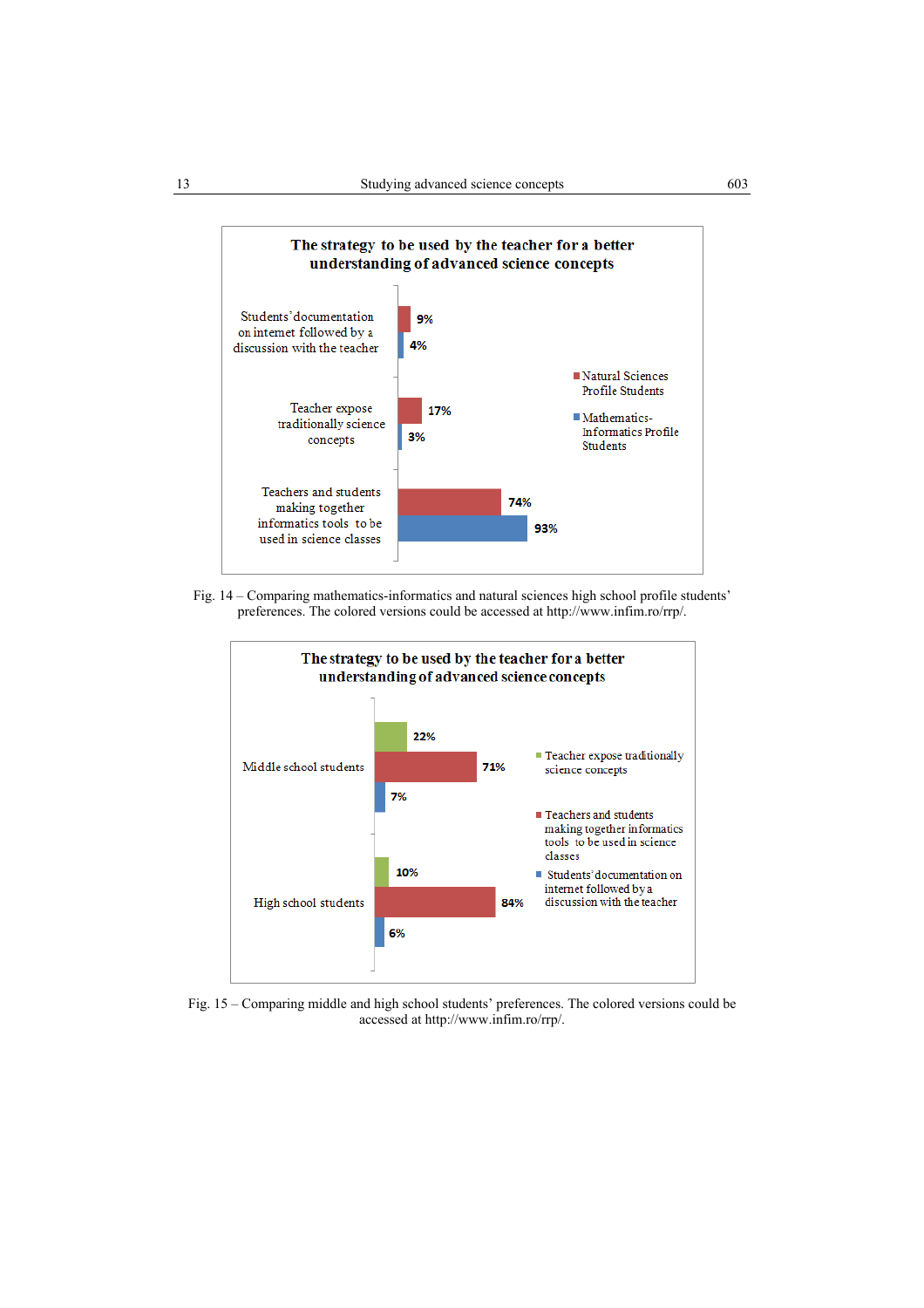### **3. CONCLUSIONS**

Based on this investigation results and their interpretation it can be concluded that hypothesis are verified. At this rate it can be assessed that is desirable that in middle and high school, to be adapted advanced science concepts peculiarly to students' age and understanding. In the mean time it is opportune to be used constructivist strategies during science instruction together with informatics tools made for a better approach of advanced science concepts.

National curriculum and syllabus for middle and high school permit introducing optional disciplines developed by the teacher. Curriculum at school's disposal facilitate modernizing didactical going through, as there can be approached themes, modules or interdisciplinary projects whose contents can be build by the teacher based on students' needs.

Hereby, we identified a field of students' interest in science approach based on the results of the questionnaire applied, namely the study of magnetorezistive materials, as it is shown in Fig. 16.



Fig. 16 – The study of magnetorezistive materials.

The generous fields of magnetorezistive materials include notions and concepts from nanoscinces and advanced materials with practicability in magnetic recording environments, so used by our students.

*Acknowledgements*. Romanian Ministry of Education, Research and Youth supported this work under Project FSE-POSDRU ID: 88/1.5/S/56668.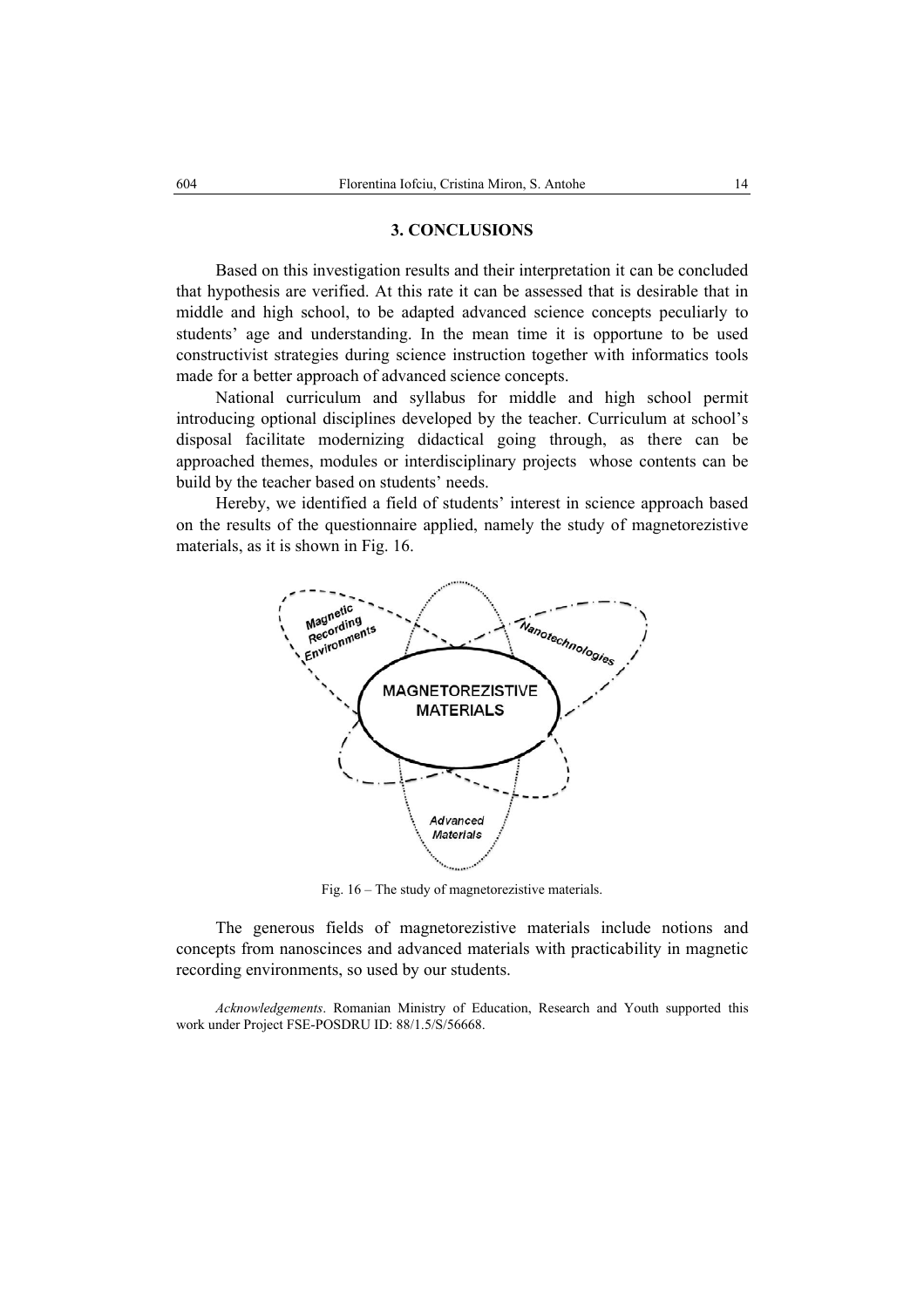### REFERENCES

- 1. \*\*\* http://ec.europa.eu/research/science-society/document\_library/pdf\_06/report-rocard-onscience-education\_en.pdf
- 2. J. Osborne, S. Simon, S. Collins, Journal of Science Education, **25**, *9*, 1049–1079 (2003).
- 3. E. Akpinar, E. Yıldız, N. Tatar, Procedia Social and Behavioral Sciences, **1**, *1*, 2804–2808 (2009).
- 4. VJ. Ebenzer, U. Zoller, Journal of Research in Science Teaching, **30**, *2*, 175–186 (1993).
- 5. RT. Koballa, EF. Crawley, School Science and Mathematics, **85**, *83*, 222–232 (1985).
- 6. \*\*\* http://www.nasa.gov/mission\_pages/station/research/news/plant\_in\_space.html
- 7. R. George, International Journal of Science Education, **28**, *6*, 571–589 (2006).
- 8. MH. Weinburg, *Gender, ethnicity and grade level as predictors of middle school students attitudes toward science,* ERIC Ed 442662, 2000.
- 9. M. Cakir, International Journal of Environmental & Science Education, **3**, *4*, 193–206, (2008).
- 10. N. Dina, S. Craciun, M. Bulgariu, S. Antohe*,* Romanian Reports in Physics, **64**, *3*, 868–877 (2012).
- 11. JD. Novak, Studies in Science Education, **15**, *1*, 77–101 (1988).
- 12. I. Stoica, S. Moraru, C. Miron, Romanian Reports in Physics, **63**, *2*, 567–576 (2011).
- 13. L. Dinescu, C. Miron, E. Barna, Romanian Reports in Physics, **63**, *2*, 557–566 (2011).
- 14. F. Iofciu, C. Miron, S. Antohe, Procedia Social and Behavioral Sciences, **15**, 148–152 (2011).
- 15. F. Iofciu, C. Miron, S. Antohe, Procedia Social and Behavioral Sciences, **15**, 461–465 (2011).
- 16. Jh. Wandersee, JJ. Mintzers, JD. Novak, *Research of alternative conceptions in science*, in D. Gabel (Ed), *Handbook of Research on Science Teaching and Learning*, New York, Macmillian, 1994.
- 17. H.C. Yen, H.L. Tuan, C.H. Liao, Research in Science Education, **41**, *2*, 211–224 (2011).
- 18. M. Ainley, Educational Psychology Review, **18**, *4*, 391–405 (2006).
- 19. RJ. Vallerand, *Toward hierarchical model of intrinsic and extrinsic motivation,* in M.P. Zanna (Ed.), *Advances in Experimental Social Psychology*, New York, Academic Press, 1997.
- 20. RJ. Vallerand, Psychological Inquiry, **11**, *4*, 312–318 (2000).
- 21. S. Moraru, I. Stoica, F.F. Popescu, Romanian Reports in Physics, **63**, *2*, 577–586 (2011).
- 22. M. Garabet, I. Neacsu, F.F. Popescu, Romanian Reports in Physics, **62**, *4*, 918–930 (2010).
- 23. F. Iofciu, C.Miron, S. Antohe, *Using Cooperative Learning With Informatics Tools For Advanced Science Concept Teaching,* Conference Proceedings of eLearning and Software for Education, **1**, 421–425 (2011).
- 24. F. Iofciu, C. Miron, S. Antohe, *Interactive Conceptual Maps Part of Constructivist Environment for Advanced Physics Teaching,* Conference Proceeding of the International Conference on Virtual Learning, 2010, pp. 95–100.
- 25. F. Iofciu, C. Miron, S. Antohe, *Interdisciplinary Approach of Nanoscinces using PBL Method and WEB 2.0 Tools*, Proceeding of the International Conference on Virtual Learning, 2011, pp. 176–180.
- 26. C. Miron, I. Staicu, Romanian Reports in Physics, **62**, *4*, 906–917 (2010).
- 27. M. Niculae, C.M. Niculae, E. Barna, Romanian Reports in Physics, **63**, *3*, 890–897 (2011).
- 28. F.R. King, *The Strategy of Research*, Iaşi, Polirom Publishing House, 2005.
- 29. D. Muster, *The Methodology of Research in Education*, Bucureşti, Litera Publishing House, 1995.
- 30. L. Antonesei, (coord.), *Handbook for Research in Education*, Iaşi, Polirom Publishing House, 2009.
- 31. \*\*\* Law no.1/2011.
- 32. F. Iofciu, C. Miron, S. Antohe, *Advanced Science Concepts Using Constructivist Strategies Approach In Middle And High School-A Study Case*, University of Bucharest, Faculty of Physics, Annual Scientific Conference, June 22–23, 2012.
- 33. \*\*\* http://nanoyou.eu/.
- 34. \*\*\* http://scoala.discovery.ro/.